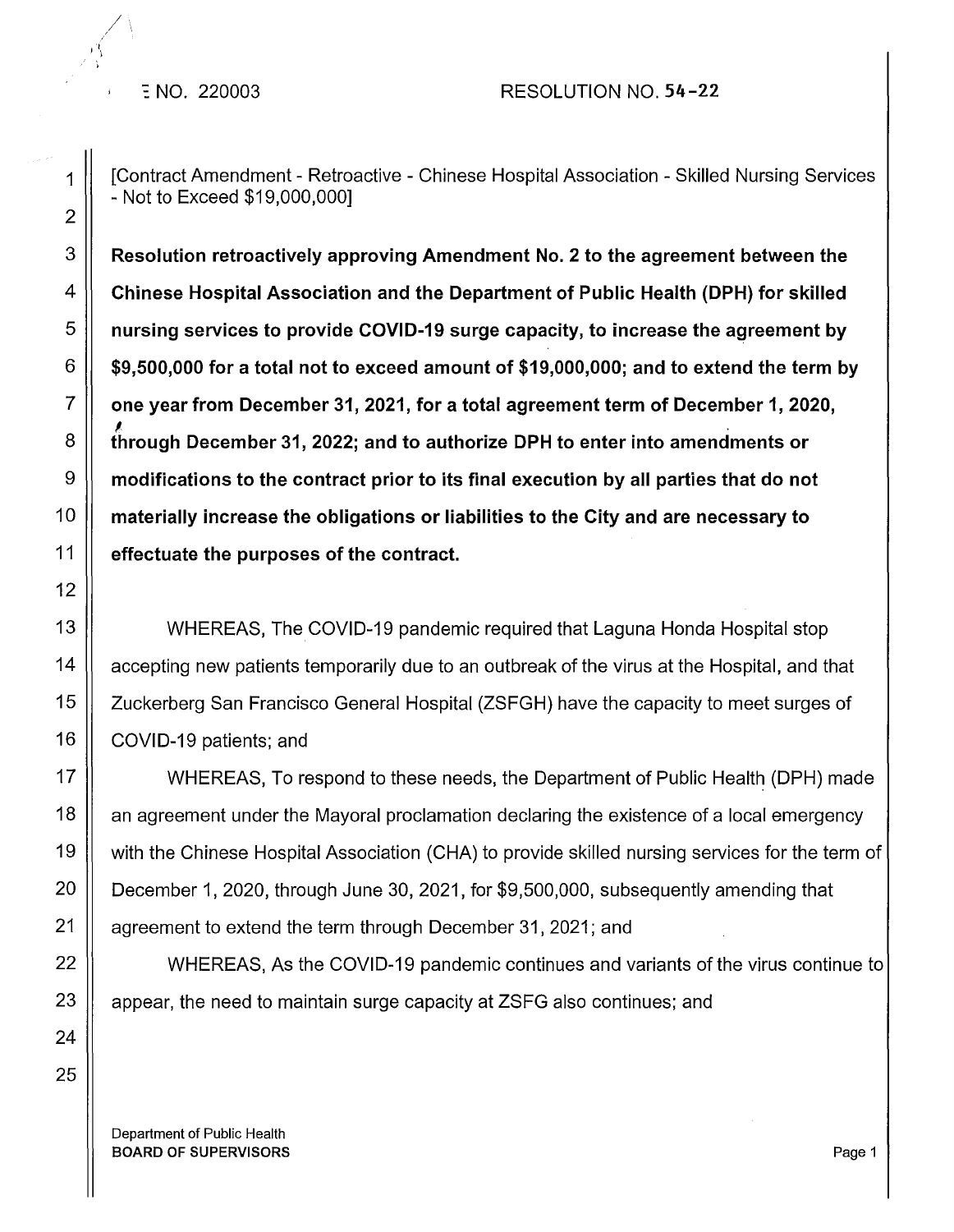1 WHEREAS, In order to meet this need, DPH desires to extend the term of the 2 | agreement by one year, through December 31, 2022, and increase compensation under the  $3 \parallel$  agreement by \$9,500,000; and

4 || WHEREAS, Section 9.118 of the San Francisco Charter requires approval of the Board 5 | of Supervisors for contracts requiring anticipated expenditures exceeding \$10 million;  $6 \parallel$  now, therefore, be it

7 RESOLVED, That the Board of Supervisors hereby authorizes the Director of Public 8 H Health and the Director of the Office of Contract Administration/Purchaser, on behalf of the 9 | City and County of San Francisco, to execute Amendment No. 2 to the agreement with 10 | Chinese Hospital Association for skilled nursing services for an amount not to exceed 11 \$19,000,000, for a total agreement term of December 1, 2020, through December 31, 2022; 12  $\parallel$  and, be it

13 | FURTHER RESOLVED, That the Board of Supervisors authorizes the Department of 14 | Public Health to enter into any amendments or modifications to the contract, prior to its final 15 | execution by all parties, that the Department determines, in consultation with the City 16 | Attorney, are in the best interests of the City, do not otherwise materially increase the 17 | obligations or liabilities of the City, are necessary or advisable to effectuate the purposes of 18 | the contract, and are in compliance with all applicable laws; and be it

19 FURTHER RESOLVED, That within thirty (30) days of the contract being fully executed 20 | by all parties, the Director of Health and/or the Director of the Office of Contract 21 Administration/Purchaser shall provide the final contacts to the Clerk of the Board for inclusion  $22$  | into the official File No. 220003.

Department of Public Health BOARD OF SUPERVISORS **Page 2**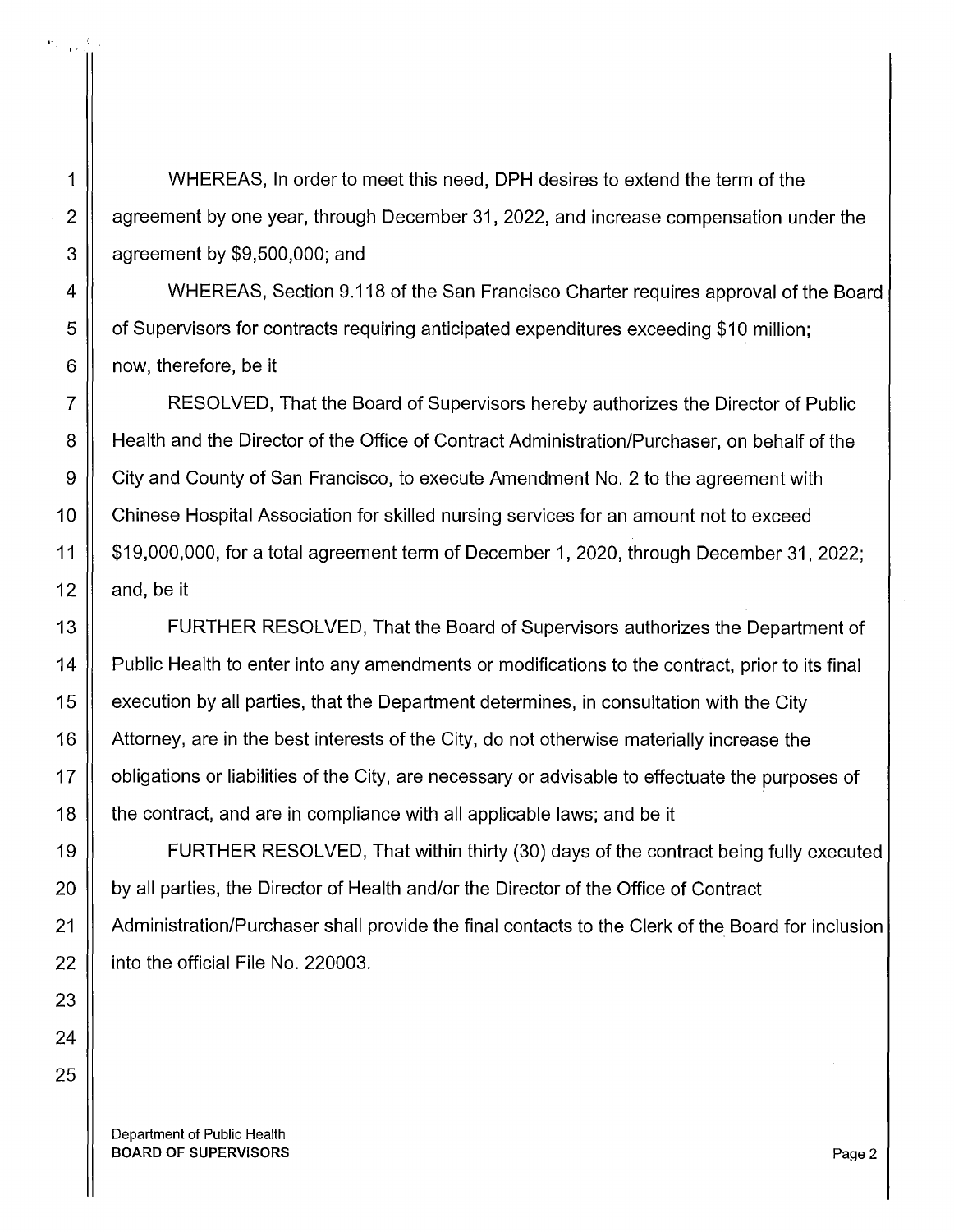| $\sigma_{\rm{in}} = \frac{1}{12}$ |                                                     |  |        |        |        |
|-----------------------------------|-----------------------------------------------------|--|--------|--------|--------|
|                                   |                                                     |  |        |        |        |
|                                   |                                                     |  |        |        |        |
|                                   |                                                     |  |        |        |        |
| $\mathbf 1$                       | RECOMMENDED                                         |  |        |        |        |
| $\boldsymbol{2}$                  | /s/                                                 |  |        |        |        |
| $\mathbf{3}$                      | Dr. Grant Colfax                                    |  |        |        |        |
| $\overline{4}$                    | Director of Health                                  |  |        |        |        |
| $\mathbf 5$                       |                                                     |  |        |        |        |
| $\,6\,$                           |                                                     |  |        |        |        |
| $\overline{7}$                    |                                                     |  |        |        |        |
| $\, 8$                            |                                                     |  |        |        |        |
| $\overline{9}$                    |                                                     |  |        |        |        |
| $10\,$                            |                                                     |  |        |        |        |
| 11                                |                                                     |  | $\sim$ |        |        |
| 12                                |                                                     |  |        |        |        |
| 13                                |                                                     |  |        |        |        |
| 14                                |                                                     |  |        | $\sim$ |        |
| 15                                |                                                     |  |        |        |        |
| 16                                |                                                     |  |        |        |        |
| 17                                |                                                     |  |        |        |        |
| 18                                |                                                     |  |        |        |        |
| 19                                |                                                     |  |        |        |        |
| $20\,$                            |                                                     |  |        |        |        |
| 21                                |                                                     |  |        |        |        |
| 22                                |                                                     |  |        |        |        |
| 23                                |                                                     |  |        |        |        |
| 24                                |                                                     |  |        |        |        |
| 25                                |                                                     |  |        |        |        |
|                                   |                                                     |  |        |        |        |
|                                   | Department of Public Health<br>BOARD OF SUPERVISORS |  |        |        | Page 3 |

 $\parallel$